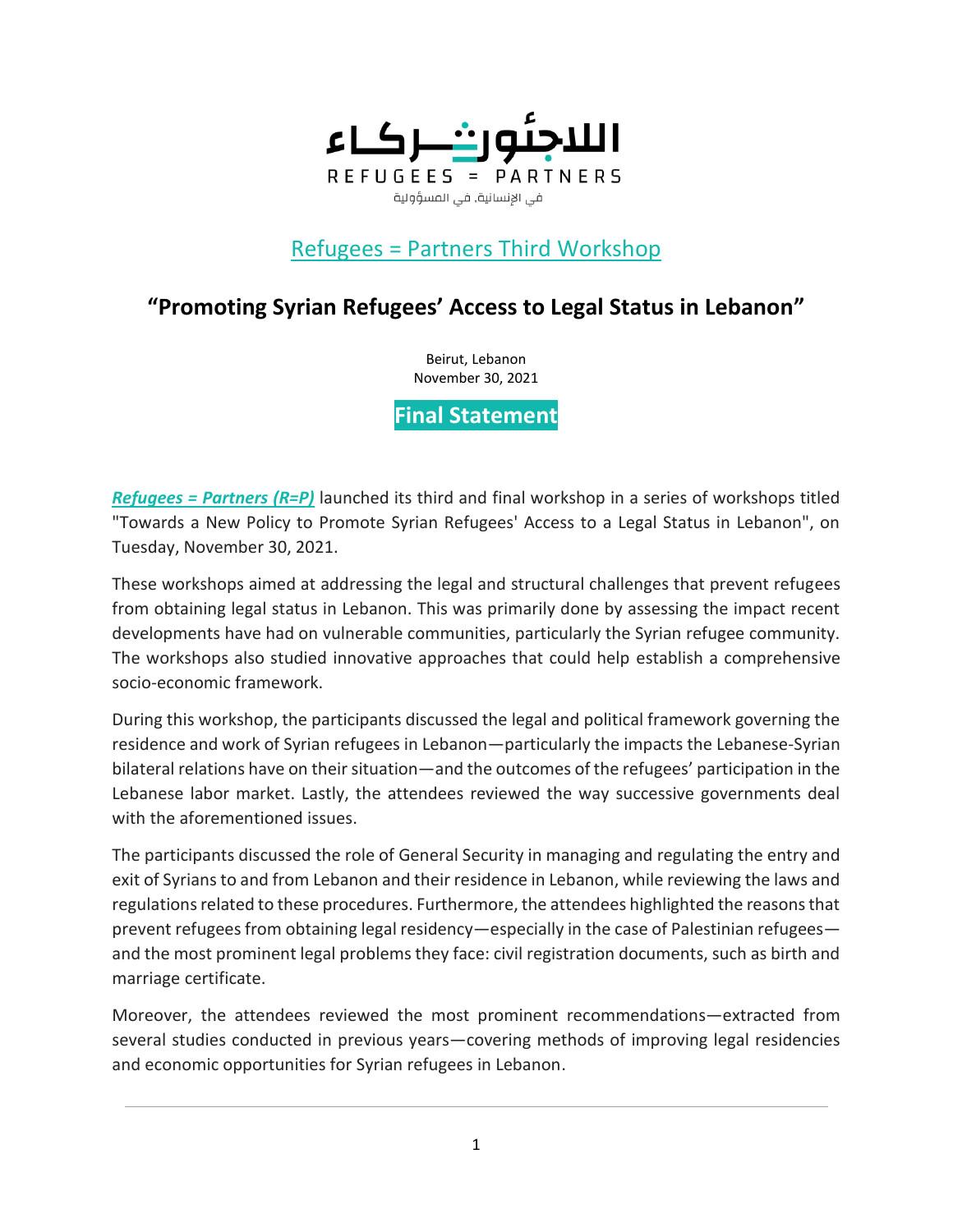### **Changes in the laws regulating the presence of Syrians in Lebanon**

Chaden Al-Daif, researcher and legal consultant, reviewed the history of the Lebanese-Syrian bilateral relations, focusing on residence, work, and the extent to which the political crises between the two countries impacted the movement of Syrians to and from Lebanon. She pointed out the laws and legislation that Lebanon relies on while dealing with refugees. Al-Daif also emphasized that the preferential provisions for Syrian nationals, that facilitated their work before the Syrian crisis, have turned into discriminatory provisions that have, instead, 'tightened the noose' around their necks after the waves of asylum.

On assessing the situation of refugees in Lebanon, Al-Daif displayed the published statistics on working conditions in the three sectors (agriculture, construction and cleaning) occupied by the Syrian labor force, and the fact that they are deprived of any social protection, health coverage, or a stable income.

According to Al-Daif, due to competition with Syrian workers in Lebanon, Lebanese low-skilled workers have faced 60% reduction in the average wage—and a significant change in the composition of the Lebanese market—which has helped increase the income of skilled workers, real estate owners, and Lebanese employers.

Al-Daif continues by outlining the challenges that must be addressed regarding the prospects of Syrians working in Lebanon, mainly the deteriorating economic situation, which has made integration between the Lebanese and the Syrians difficult. This trend emerged since the living standards between the poor and lower-middle Lebanese groups and that of the non-Lebanese have begun to converge. Al-Daif further discussed the challenges refugees face concerning legal papers, since most Syrians today work in the informal labor sector, which does not contribute to the development of the Lebanese economy—so long as refugees do not have access to education.

The researcher finally recommended the necessity of seriously considering the economic form and development projects that provide decent jobs for Syrians without threatening the Lebanese, and the importance of providing legal papers to refugees—which can help avoid the negative effect living and/or working without legal papers can have on their lives, and on Lebanon itself.

The inability to register births and marriages increases the number of unregistered persons, which will create challenges related to their return to their country and thus the possibility of using them as leverage. This is all in addition to the difficulty refugees face in accessing education, and the fact that they are forced to work low-income jobs under poor working conditions.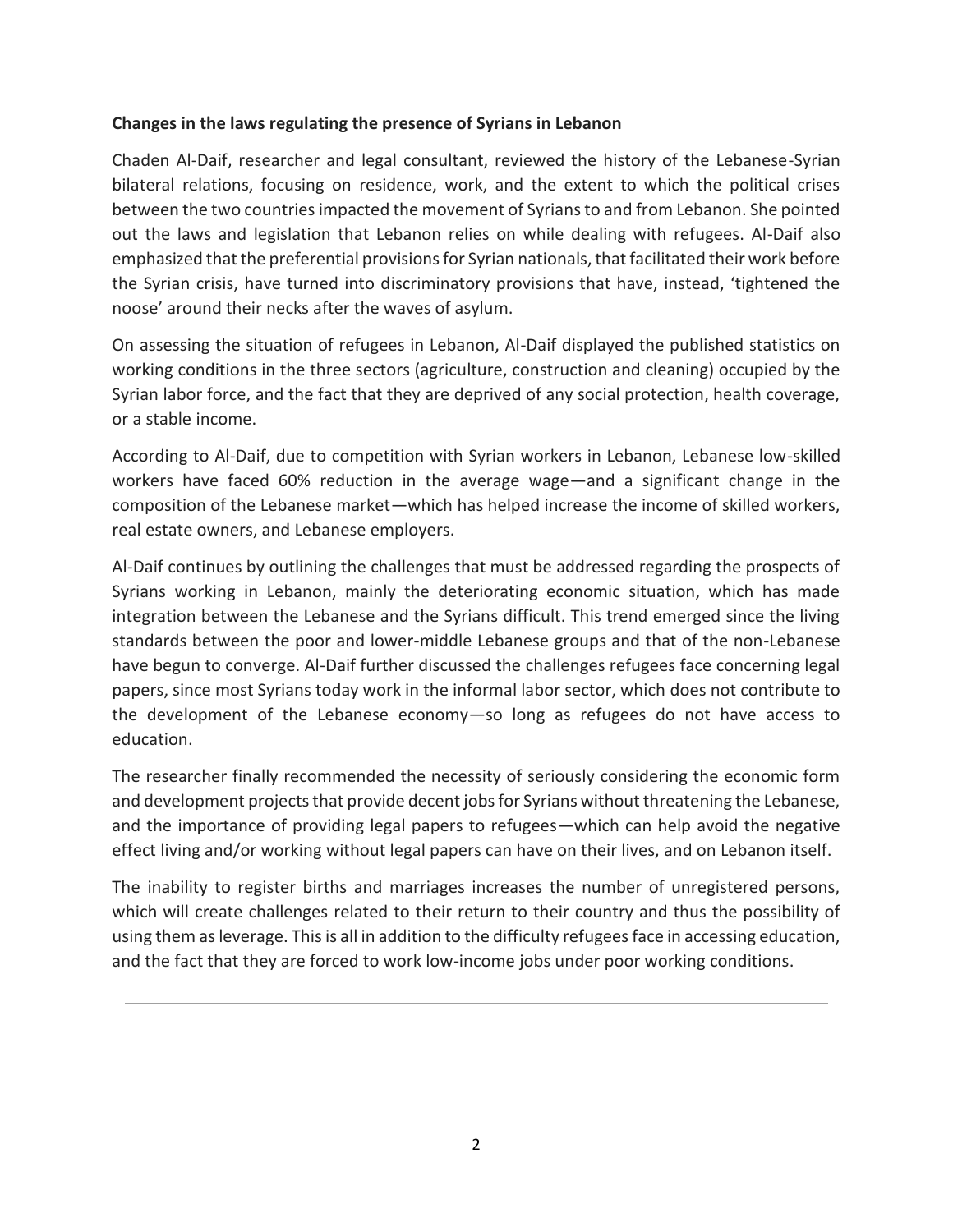### **Previous Studies and Recommendations**

Dima Mahdi, a research consultant, spoke about ways of improving the Syrian refugees' legal residency and economic opportunities. She put forward several recommendations that she drew from previous studies and research in which she participated, most notably:

- Improving transparency and accountability regarding the obligations of the Lebanese state towards the International Community on the issue of refugees, as the facts indicate that there is no political will to implement these commitments.
- Adopting a legal and national framework to deal with refugees and abandoning the "nopolicy" policy, which has led to administrative chaos among the relevant institutions, made the refugees' living conditions harder, and deprived refugees of their basic rights to work and mobility.
- Respecting the principle of non-refoulement, by not deporting refugees or forcing them to return to Syria.
- Developing and implement a comprehensive national strategy for economic development, aimed at creating job opportunities and economic growth for all, which would also improve labor standards in Lebanon enough to meet the requirements of the regional and global market.
- Taking advantage of the refugees' presence and addressing wasted potential. Ignoring refugees' diverse skills results in a loss of productivity that affects the economic growth as a whole.
- Targeting or assisting the people who are affected the most by the refugees' presence, such as the Lebanese groups working in agriculture, construction, and others, so as to avoid treating the refugees as a social and economic burden.

## **The General Security Role in Regulating Refugee Residency**

As for the General Security's view on the refugee issue, Lt. Col. Talal Youssef, Head of the Human Rights Department at the General Directorate of Lebanese General Security, spoke about the procedures that govern their work.

It's important to note that, Lebanon has not signed the 1951 Refugee Protection Convention, as it is not prepared to be a country of asylum for several reasons. The only legislative basis is a memorandum of understanding between the General Directorate of General Security and the United Nations High Commissioner for Refugees signed in 2003.

This memorandum of understanding aimed to protect people of different nationalities who have arrived in Lebanon, people who were previously protected by decisions of the UNHCR, which was the body that designated who was or wasn't a refugee. Given that Lebanon does not deport refugees and adheres to the principle of non-refoulement, a time limit of five to seven years was given, until a third country is found to resettle these people.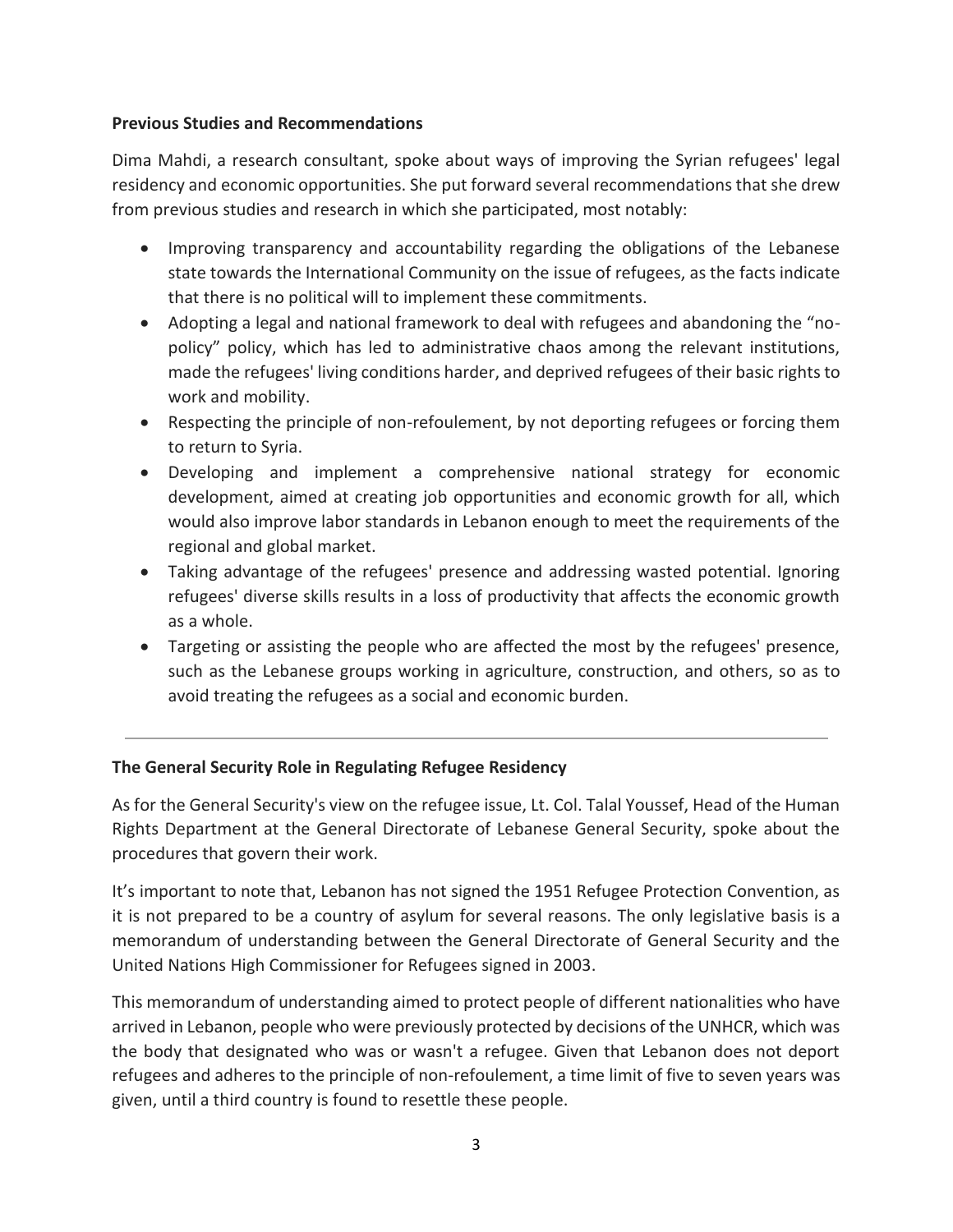As for the Syrian refugees, at the beginning of 2015 the General Security issued a memorandum to specify the people who can enter Lebanon, the condition of which entry was allowed, and the requirements for obtaining legal residency based on either a UNHCR registration paper, personal sponsorship, or work permit. According to Lieutenant-Colonel Talal, only few applied for those legal papers.

Lt. Col. Talal considered that the adopted approach is based on international conventions on human rights and Lebanese laws in a manner that preserves the interests of the refugee and respects the laws of the Lebanese state. The person who applies for a service from the General Security centers is a right holder.

With regard to resettlement, Lebanon implements many of these programs in cooperation with the receiving countries, and appropriate facilities are provided despite Lebanon not having signed the Refugee Protection Convention. Lebanon relies on "Law 62" related to immigration, which does not consider anyone who has entered the Lebanese territory as an asylum seeker, that person may be an irregular or cross-border immigrant and they must be checked and approached according to the law.

## **Palestinian Refugees - Different Problems**

The intervention of the UNRWA Legal Coordinator, Attorney Carol Mansour, focused on the conditions of the Palestinian-Syrian refugees in Lebanon and considered their problems different and more difficult than that of the Syrians.

Palestinian-Syrians and Syrians used to be treated equally with regard to the issue of entry and exit to Lebanon, but this changed after 2015. As a result of many discussions and meetings, those who entered Lebanon legally before September 2016 were allowed to renew their residency free of charge every 6 months. The status of Palestinian-Syrians who entered before and after this date, legally or illegally, is still under settlement.

As for work, a Palestinian-Syrian is treated as any foreigner in Lebanon and needs prior approval from the General Security before obtaining a work permit. Civil registration, such as marriage and births, is still a major hurdle, since the court require a legal residence of one of the parties to establish the marriage contract. This is made incredibly difficult for those who have been issued a decision to leave or were in violation of residence, and therefore their children won't be able to access education, which will lead to non-registered generations deprived of education.

The Syrian refugee can obtain nationality in their home country as well as for their children. The situation of the Palestinian-Syrian refugees is worse, since they are witnessing the second asylum. This is why UNRWA has always called on the Ministry of the Interior and General Security to fix the situation of these people, in order to facilitate the work of the Lebanese state and to control their numbers and conditions.